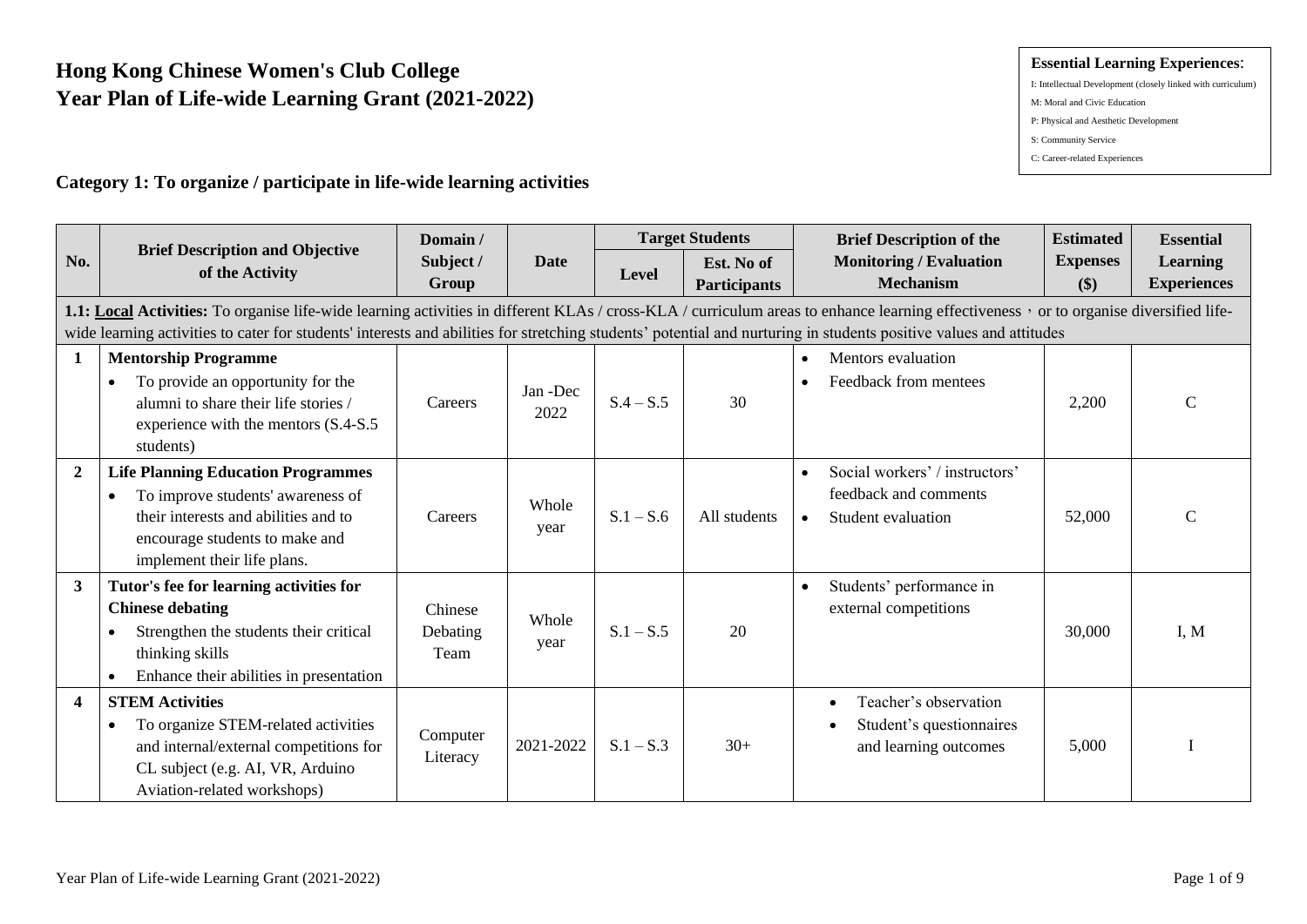| 5              | <b>Subsidize tutor's remuneration</b><br>To strive for a good result in Hong<br>$\bullet$<br>Kong Schools Dance Festival                                                                                                                                                                      | Dance Group | 2021-2022 | $S.1 - S.5$ | 18  | Students' feedback and<br>comments;<br>Results obtained in Hong Kong<br>$\bullet$<br>Schools Dance Festival.                    | 20,000 | P    |
|----------------|-----------------------------------------------------------------------------------------------------------------------------------------------------------------------------------------------------------------------------------------------------------------------------------------------|-------------|-----------|-------------|-----|---------------------------------------------------------------------------------------------------------------------------------|--------|------|
| 6              | <b>Drama Festival training tutor</b><br>To provide training and to strive for a<br>$\bullet$<br>good result in Hong Kong Schools<br>Drama Festival                                                                                                                                            | Drama Club  | 2021-2022 | $S.1 - S.5$ | 20  | Students' feedback and<br>$\bullet$<br>comments:<br>Results obtained in Hong Kong<br>$\bullet$<br><b>Schools Drama Festival</b> | 25,000 | P    |
| $\overline{7}$ | Training camp & workshops<br>To train students with different skills<br>to be good leaders of ECA Clubs                                                                                                                                                                                       | <b>ECA</b>  | 2021-2022 | $S.4 - S.5$ | 60  | Teachers' observation<br>$\bullet$<br>Students' survey and feedback<br>$\bullet$                                                | 40,000 | M, S |
| 8              | <b>Life-wide Learning Day Programmes</b><br>To support students to have different<br>$\bullet$<br>life-wide learning experiences through<br>organising activities                                                                                                                             | <b>ECA</b>  | 2021-2022 | $S.1 - S.6$ | 791 | Students' feedback and<br>$\bullet$<br>comments<br>Teachers' observations<br>$\bullet$                                          | 80,000 | I, M |
| 9              | V2 Voluntary services scheme<br>To encourage S2 students to serve the<br>$\bullet$<br>community and develop a good<br>culture of helping others                                                                                                                                               | $ECA - V2$  | 2021-2022 | S.2         | 148 | V <sub>2</sub> logbook<br>$\bullet$<br>Students' feedback and<br>comments                                                       | 8,000  | M, S |
| 10             | Programme for developing language<br>arts<br>To enhance students' motivation for<br>learning through drama<br>To enhance students' experience in<br>$\bullet$<br>the theatrical performances<br>To provide students with<br>$\bullet$<br>opportunities of participating in<br>external events | English     | 2021-2022 | $S.1 - S.2$ | 278 | Student questionnaires<br>$\bullet$<br>Teacher observation and<br>feedback                                                      | 25,000 | M    |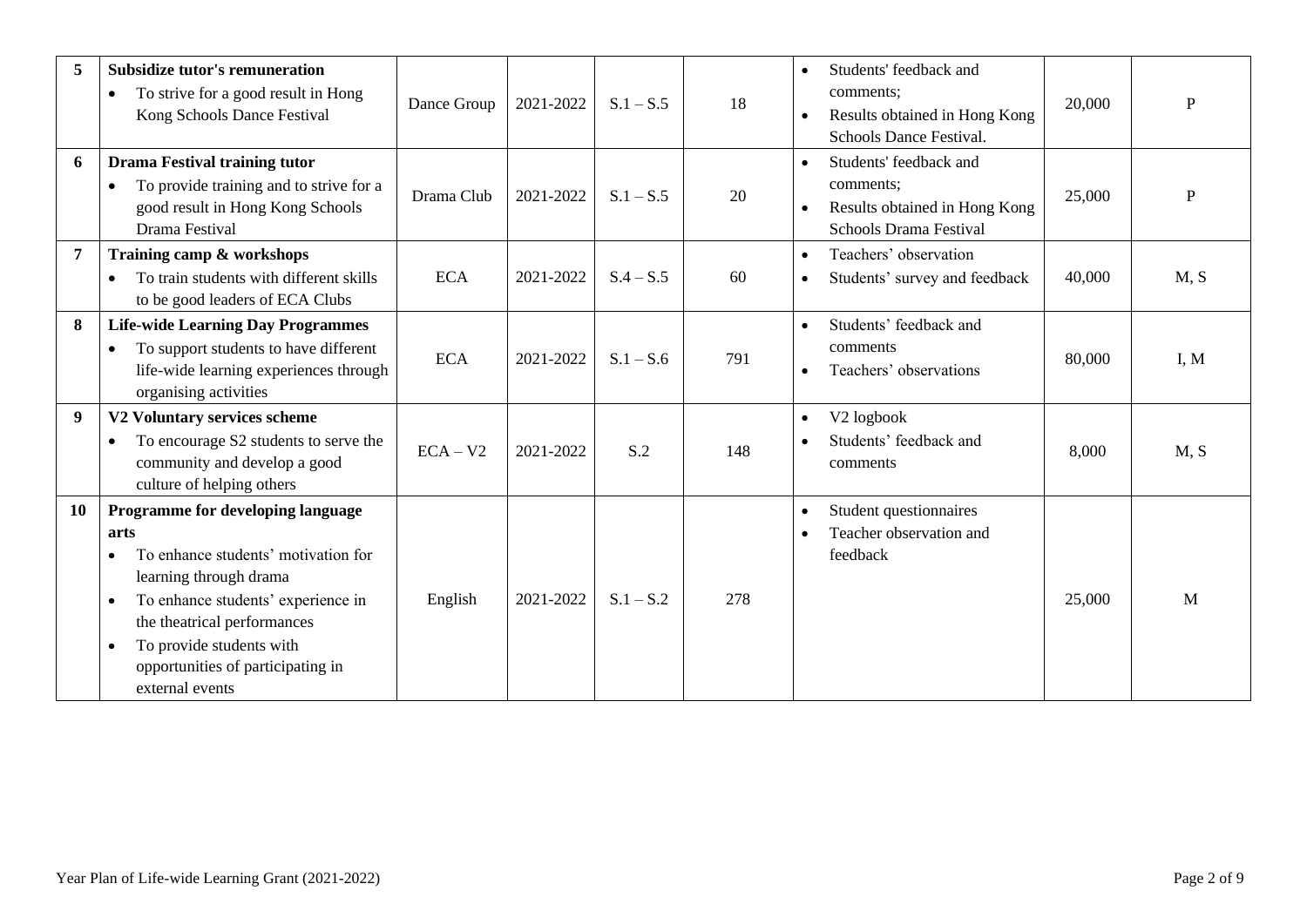| 11 | Debating workshop, debating training/<br>consultation<br>To hire tutors to give training and<br>workshops to debaters and in debating<br>skills, presentation skills and public<br>speaking skills. The tutor will also<br>give advice to students for external<br>events and competitions | English<br>Debating | 2021-2022 | $S.1 - S.5$ | 35    | Students' survey and<br>comments<br>Teachers' observation<br>Results obtained in Hong Kong<br>$\bullet$<br><b>Secondary Schools Debating</b><br>Competition (HKSSDC) and<br>Sing Tao Inter-School English<br><b>Debating Competition</b> | 22,000 |      |
|----|--------------------------------------------------------------------------------------------------------------------------------------------------------------------------------------------------------------------------------------------------------------------------------------------|---------------------|-----------|-------------|-------|------------------------------------------------------------------------------------------------------------------------------------------------------------------------------------------------------------------------------------------|--------|------|
| 12 | Training activities for Peer Guiders &<br>Prospective peer guiders<br>To develop students' leadership skills<br>and foster their team spirit                                                                                                                                               | General<br>Guidance | 2021-2022 | $S.3 - S.5$ | 74    | Teachers' observation &<br>$\bullet$<br>Students' feedback in the<br>questionnaires specially<br>designed for evaluation of the<br>programme                                                                                             | 20,000 | P    |
| 13 | Pioneer-to-be<br>A resilient programme to enhance<br>students' mental health                                                                                                                                                                                                               | General<br>Guidance | 2021-2022 | S.1         | 20    | Teachers' observation; Social<br>Worker's feedback &<br>Students' feedback in the<br>questionnaire specially<br>designed for evaluation of this<br>programme                                                                             | 40,000 | P    |
| 14 | S4-6 students' field work<br>To assist students to get well-prepared<br>٠<br>for the techniques of answering FBQ<br>in internal test/exam and DSE                                                                                                                                          | Geography           | 2021-2022 | $S.4 - S.6$ | 25    | To complete a post-field task,<br>$\bullet$<br>teacher and peer assessment,<br>student self evaluation                                                                                                                                   | 18,000 |      |
| 15 | <b>Transportation</b><br>To subsidize students' competition<br>and outings transportation.                                                                                                                                                                                                 | <b>ICT</b>          | 2021-2022 | $S.1 - S.6$ | $30+$ | Teacher's observation<br>$\bullet$<br>Student's questionnaires and<br>$\bullet$<br>learning outcomes                                                                                                                                     | 1,500  | I, S |
| 16 | <b>Computer Club Activities/competitions</b><br>To organize workshops, activities and<br>$\bullet$<br>internal competitions in Computer<br>Club (e.g., Arduino, VR, Aviation-<br>related workshops, digital media)<br>To participate in an external<br>competition.                        | <b>ICT</b>          | 2021-2022 | $S.1 - S.6$ | $30+$ | Teacher's observation<br>$\bullet$<br>Student's questionnaires and<br>$\bullet$<br>learning outcomes                                                                                                                                     | 4,000  |      |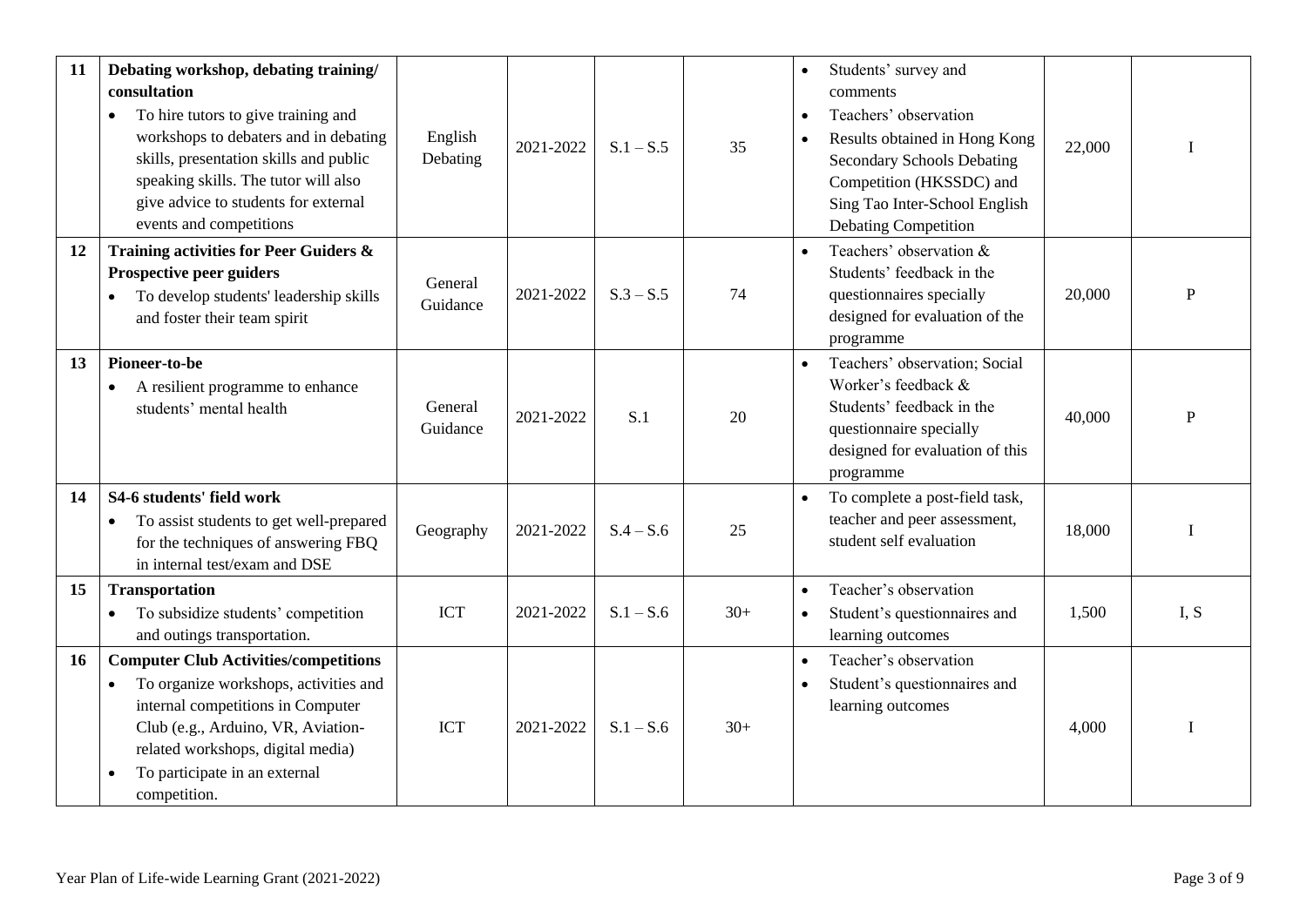| 17 | <b>Forensic Science Workshops</b><br>To promote students' interest in<br>$\bullet$<br>learning science<br>To provide opportunity for the<br>$\bullet$<br>students to have hand-on experiences<br>in applied science | <b>IS</b> | 2021-2022 | S.1, S.2    | 20  | Teacher's observation &<br>students' learning outcome                           | 6,000  | I.C     |
|----|---------------------------------------------------------------------------------------------------------------------------------------------------------------------------------------------------------------------|-----------|-----------|-------------|-----|---------------------------------------------------------------------------------|--------|---------|
| 18 | <b>Band tutor fee</b><br>To provide opportunities for students<br>$\bullet$<br>to learn and enhance their playing<br>skills                                                                                         | Music     | 2021-2022 | $S.1 - S.6$ | 30  | To observe students'<br>$\bullet$<br>performance during different<br>activities | 52,000 | I, P, S |
| 19 | <b>String Ensemble tutor fee - subsidy</b><br>To provide opportunities for students<br>to learn and enhance their playing<br>skills                                                                                 | Music     | 2021-2022 | $S.1 - S.6$ | 30  | To observe students'<br>$\bullet$<br>performance during different<br>activities | 19,000 | I, P, S |
| 20 | Music tutor fee & accessories<br>To provide opportunities for students<br>$\bullet$<br>to learn and enhance their playing<br>skills                                                                                 | Music     | 2021-2022 | $S.1 - S.6$ | 30  | To observe students'<br>performance during different<br>activities              | 38,000 | I, P, S |
| 21 | <b>Band &amp; String Ensemble tutor fee</b><br>To provide opportunities for students<br>$\bullet$<br>to learn and enhance their playing<br>skills                                                                   | Music     | 2021-2022 | $S.1 - S.6$ | 60  | To observe students'<br>performance during different<br>activities              | 40,000 | I, P, S |
| 22 | <b>External Sports Competition (Entry</b><br>Fees)<br>To encourage students to participate<br>in the Inter-school sports competitions                                                                               | PE        | 2021-2022 | $S.1 - S.6$ | 200 | Teacher's observation<br>$\bullet$<br>The total number of<br>participants       | 13,000 | I, P    |
| 23 | Hiring charge for sports ground (for<br>teaching $\&$ coaching)<br>To give more opportunities for<br>students to practice in a real game hall<br>setting                                                            | PE        | 2021-2022 | $S.1 - S.6$ | 350 | Teacher's observation &<br>$\bullet$<br>students' learning outcome              | 9,000  | I, P    |
| 24 | HKSSF student registration fees &<br>subscription fee<br>To encourage students to participate<br>in the Inter-school sports competitions                                                                            | PE        | 2021-2022 | $S.1 - S.6$ | 200 | Teacher's observation<br>The total number of<br>$\bullet$<br>participants       | 3,800  | I, P    |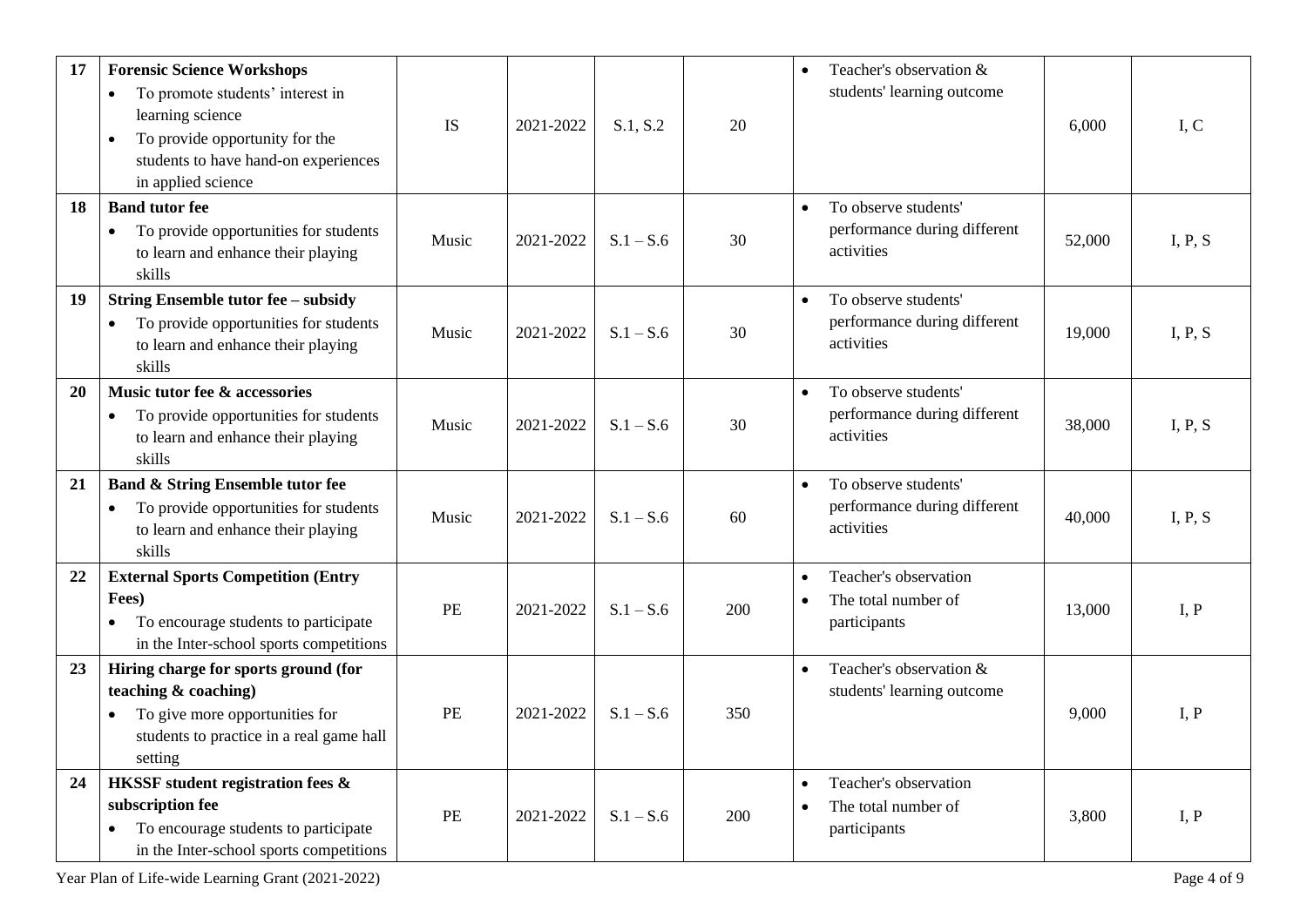| 25 | <b>Enrichment training for badminton</b><br>team<br>Elite students receive professional<br>$\bullet$<br>coaching                                                                                           | $PE -$<br>Badminton<br>Team                  | 2021-2022              | $S.1 - S.6$                           | 36 | To observe students' individual<br>$\bullet$<br>skills and the results of inter-<br>school badminton competition.                                | 50,000  | I, P |
|----|------------------------------------------------------------------------------------------------------------------------------------------------------------------------------------------------------------|----------------------------------------------|------------------------|---------------------------------------|----|--------------------------------------------------------------------------------------------------------------------------------------------------|---------|------|
| 26 | Enrichment training for basketball &<br>volleyball team<br>Elite students receive professional<br>$\bullet$<br>coaching                                                                                    | $PE -$<br>Basketball &<br>Volleyball<br>Team | Whole<br>Year          | $S.1 - S.6$                           | 80 | To observe students<br>$\bullet$<br>individual skills<br>The results of the inter-school<br>$\bullet$<br>basketball & volleyball<br>competition. | 160,000 | I, P |
| 27 | Rope Skipping - tutor's remuneration<br>To let students receive professional<br>training from an experienced tutor.<br>To enrich students' health from<br>$\bullet$<br>regular training.                   | PE - Rope<br>Skipping<br>Group               | Oct 2021 -<br>May 2022 | $S.1 - S.5$                           | 20 | To observe students' individual<br>$\bullet$<br>skills.                                                                                          | 10,000  | I, P |
| 28 | <b>Enrichment training for table tennis</b><br>team<br>Elite students receive professional<br>$\bullet$<br>coaching                                                                                        | PE - Table<br>Tennis Team                    | 2021-2022              | $S.1 - S.6$                           | 35 | To observe students' individual<br>$\bullet$<br>skills and the results of inter-<br>school table tennis<br>competition.                          | 26,000  | I, P |
| 29 | <b>Workshop for Electronics</b><br>To let students build circuit boards to<br>understand modern feedback-control<br>system                                                                                 | Physics                                      | 2021-2022              | $S.2 - S.5$                           | 20 | To observe students' individual<br>$\bullet$<br>skills.                                                                                          | 5,000   | I, S |
| 30 | <b>S.2-S.3 New Prefects Training</b><br>Workshop<br>To give training for new prefects in<br>developing their problem-solving<br>skills and building-up their confidence<br>in providing services in school | Prefects'<br>Association                     | 2021-2022              | $S.2 - S.3$<br><b>New</b><br>Prefects | 30 | Students' feedback and<br>$\bullet$<br>teachers' observation<br>Student evaluation<br>$\bullet$                                                  | 20,000  | M, S |
| 31 | <b>S.3 Prefects Leadership Training Camp</b><br>To strengthen students' leadership<br>skills and enhance their potentials                                                                                  | Prefects'<br>Association                     | 2021-2022              | S.3<br>Prefects                       | 25 | Learning outcomes, students'<br>$\bullet$<br>feedback and teachers'<br>observation                                                               | 20,000  | M, S |
| 32 | <b>S.4-S.5 Prefects Leadership Training</b><br>Camp<br>To strengthen students' leadership<br>skills and enhance their potential                                                                            | Prefects'<br>Association                     | 2021-2022              | $S.4 - S.5$<br>Prefects               | 66 | Learning outcomes, students'<br>$\bullet$<br>feedback and teachers'<br>observation                                                               | 30,000  | M, S |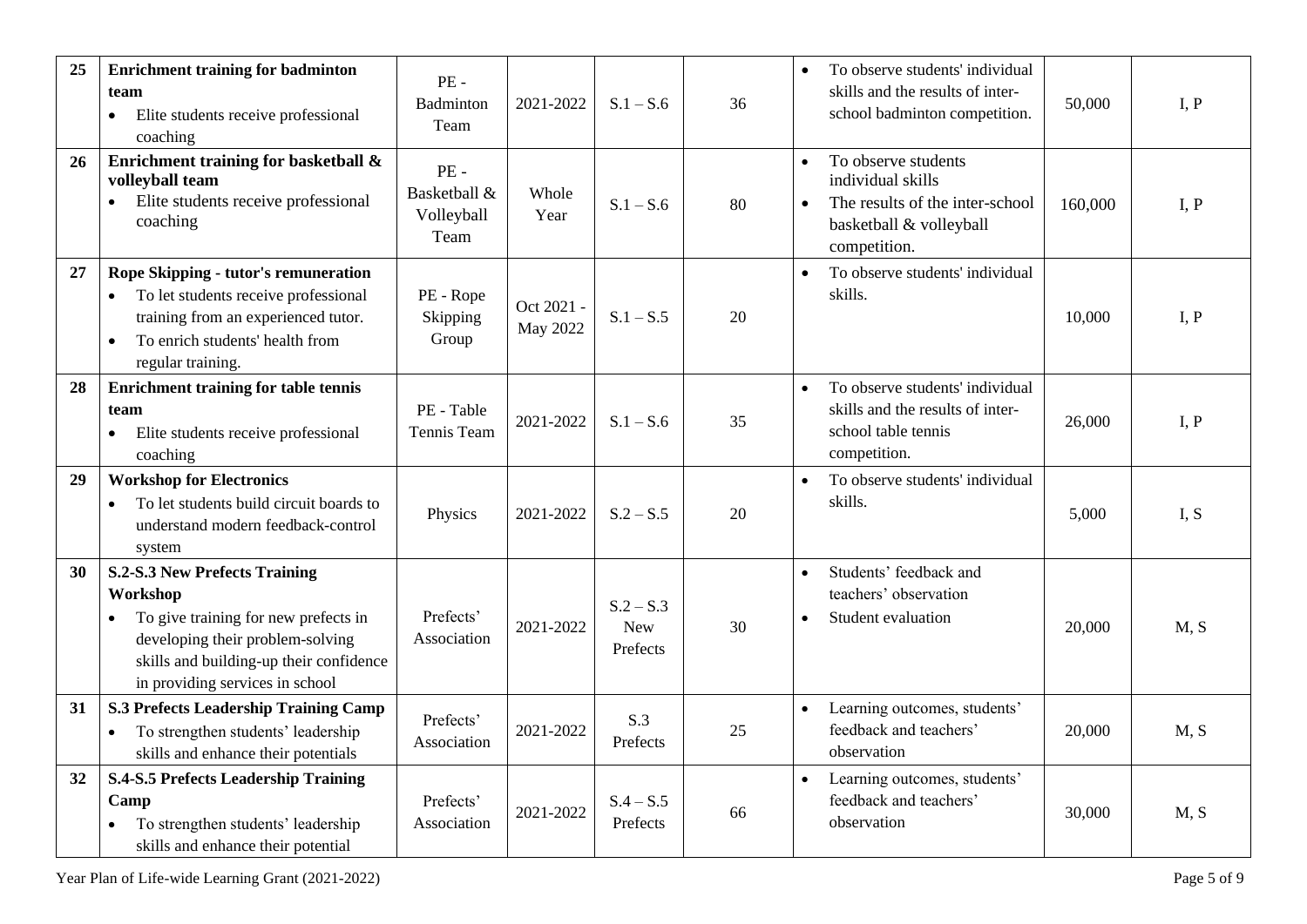| 33 | 普通話朗誦 培訓導師收費<br>為部分普通話科目表現優良的學生<br>$\bullet$<br>提供一個進一步深化學習的平臺,<br>讓他們從專業訓練過程中學習,並<br>培養他們公開場合演講的能力                                                                                                                                                                                                                                                                                 | Putonghua                   | 2021-2022     | $S.1 - S.5$<br>普通話優<br>良學生 | 20  | 學生回饋和比賽成績<br>$\bullet$                                                                                                                                                                                                                                                  | 13,000 |             |
|----|-------------------------------------------------------------------------------------------------------------------------------------------------------------------------------------------------------------------------------------------------------------------------------------------------------------------------------------------------------------------------------------|-----------------------------|---------------|----------------------------|-----|-------------------------------------------------------------------------------------------------------------------------------------------------------------------------------------------------------------------------------------------------------------------------|--------|-------------|
| 34 | <b>External Activities and competitions</b><br>To enhance students' experience in<br>$\bullet$<br>service learning through joining the<br>external activities.<br>To provide students with<br>$\bullet$<br>opportunities of participating in<br>external activities and competitions.                                                                                               | Service<br>Learning<br>Team | 2021-2022     | $S.1 - S.5$                | 50  | Teacher's observation<br>$\bullet$<br>Students' performance in<br>$\bullet$<br>external activities and<br>competitions                                                                                                                                                  | 8,000  | M, S        |
| 35 | <b>Talks on Service Learning Issues</b><br>To give training for Service Learning<br>Team members                                                                                                                                                                                                                                                                                    | Service<br>Learning<br>Team | 2021-2022     | $S.1 - S.6$                | 100 | Teacher's observation<br>$\bullet$<br>Students' feedback<br>$\bullet$                                                                                                                                                                                                   | 2,000  | M, S        |
| 36 | <b>Engaging scholars and professionals as</b><br>speakers in STEM seminars<br>To enhance students' STEM-related<br>learning motivation and determination                                                                                                                                                                                                                            | <b>STEM</b>                 | 2021-2022     | $S.1 - S.6$                | 120 | Students' interests in STEM<br>$\bullet$<br>are enhanced;<br>Students' knowledge in<br>$\bullet$<br>STEM-related subjects are<br>enhanced:<br>Students are able to handle<br>$\bullet$<br>contents of higher levels.                                                    | 5,000  | $\mathbf I$ |
| 37 | Application / registration fees for<br><b>STEM-related programmes / external</b><br>competitions<br>To encourage more medium and high<br>achievers to participate in STEM-<br>related external competitions<br>Students are able to handle contents of<br>$\bullet$<br>higher levels<br>Students' STEM-related learning<br>$\bullet$<br>motivation and determination is<br>enhanced | <b>STEM</b>                 | Early<br>2022 | $S.4 - S.5$                | 30  | Results obtained in<br>$\bullet$<br>examinations and external<br>competitions.<br>To increase in the number of<br>students who participated in<br>elite programmes/ external<br>competitions of different levels<br>especially for high achievers,<br>e.g. PolyU SSMSC. | 6,000  | $\mathbf I$ |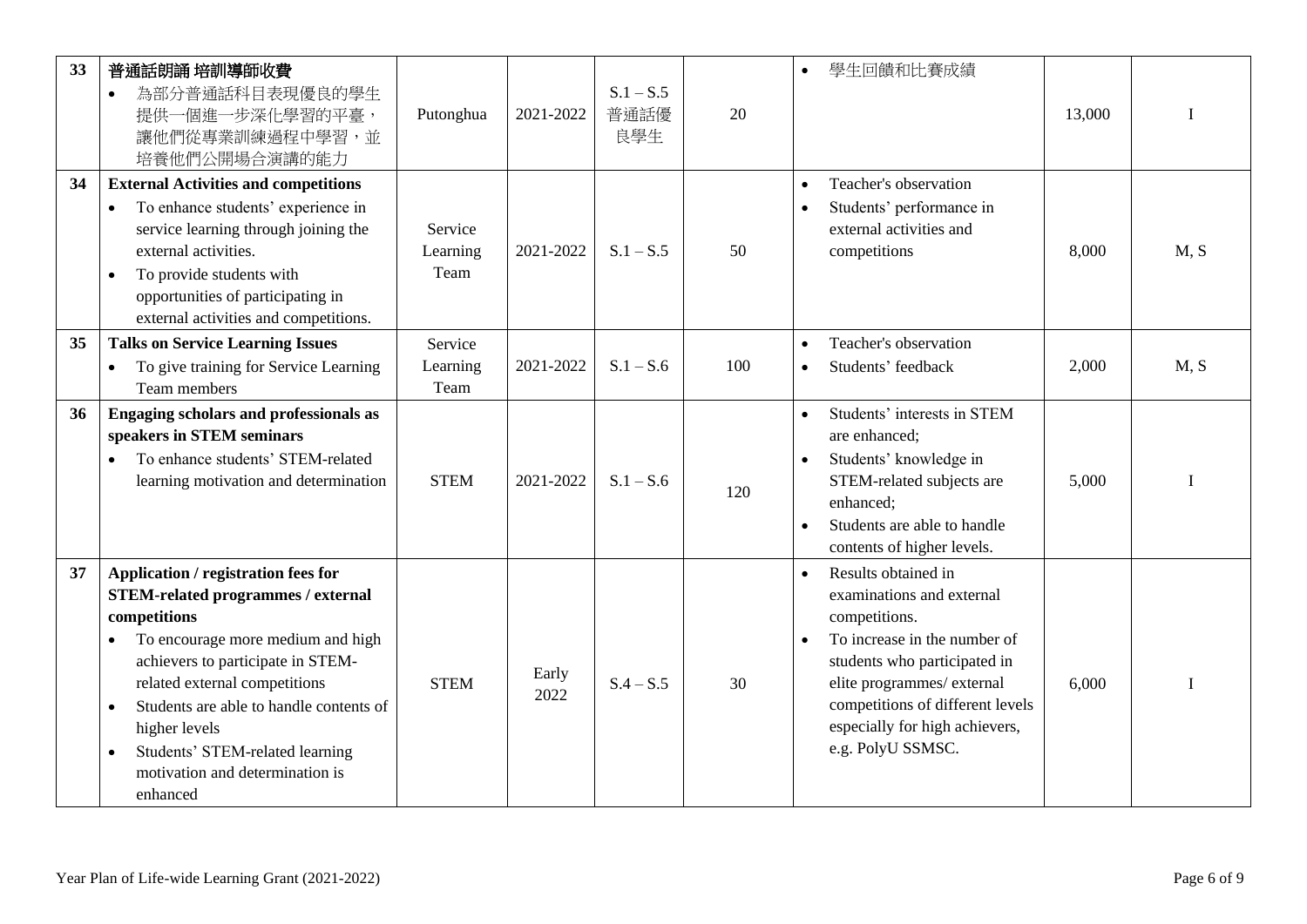| 38 | <b>STEM Activities/ Competitions</b><br>To enhance students' STEM-related<br>$\bullet$<br>learning motivation and<br>determination.<br>To promote STEM education<br>$\bullet$<br>To nurturing students' learning<br>$\bullet$<br>interest, enhancing their creativity,<br>collaboration and problem solving<br>skills as well as developing their<br>innovativeness | <b>STEM</b>        | 2021-2022 | $S.1 - S.4$ | 120 | Students' interests in STEM<br>are enhanced:<br>Students' knowledge in<br>$\bullet$<br>STEM-related subjects are<br>enhanced;<br>Results obtained in external<br>$\bullet$<br>competitions.<br>Number of participants<br>$\bullet$ | 6,000  | I, S |
|----|---------------------------------------------------------------------------------------------------------------------------------------------------------------------------------------------------------------------------------------------------------------------------------------------------------------------------------------------------------------------|--------------------|-----------|-------------|-----|------------------------------------------------------------------------------------------------------------------------------------------------------------------------------------------------------------------------------------|--------|------|
| 39 | Hotel tour with table-manner workshop<br>To provide extended learning<br>$\bullet$<br>opportunities that enrich students'<br>subject concepts and able to apply<br>appropriate table setting and dining<br>etiquette techniques                                                                                                                                     | <b>THS</b>         | 2021-2022 | S.5         | 22  | Teacher's observation &<br>$\bullet$<br>students' learning outcome                                                                                                                                                                 | 6,000  | I, C |
| 40 | S.2-S.5 Art Workshops by artists-<br>artists' remuneration<br>To allow students to get experience<br>sharing with artist                                                                                                                                                                                                                                            | <b>Visual Arts</b> | 2021-2022 | $S.1 - S.5$ | 532 | Teacher's observation<br>$\bullet$<br>Student's questionnaires and<br>$\bullet$<br>learning outcomes                                                                                                                               | 18,000 | I, P |
| 41 | S.5 VA project - artists' remuneration<br>To allow students to get experience<br>$\bullet$<br>sharing with artist                                                                                                                                                                                                                                                   | <b>Visual Arts</b> | 2021-2022 | S.5         | 125 | Teacher's observation<br>$\bullet$<br>Student's questionnaires and<br>learning outcomes                                                                                                                                            | 10,000 | I, P |
| 42 | <b>Digital Arts Workshop</b><br>To allow students to create their own<br>animation through the workshop                                                                                                                                                                                                                                                             | <b>Visual Arts</b> | 2021-2022 | $S.1 - S.5$ | 30  | Teacher's observation<br>$\bullet$<br>Student's questionnaires and<br>$\bullet$<br>learning outcomes                                                                                                                               | 30,000 | I, P |
|    |                                                                                                                                                                                                                                                                                                                                                                     |                    | 998,500   |             |     |                                                                                                                                                                                                                                    |        |      |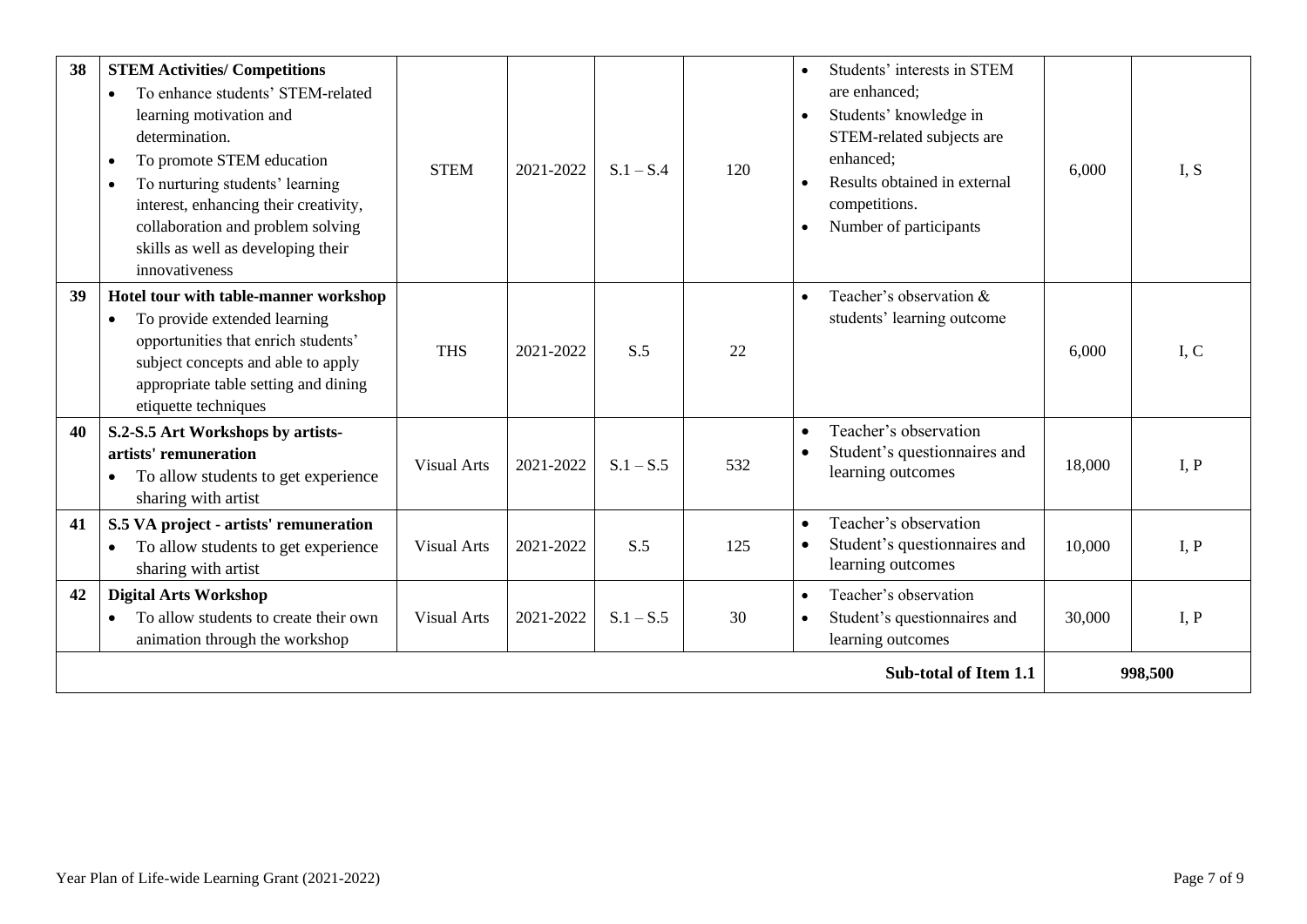|                                          | 1.2: Non-Local Activities: To organise or participate in non-local exchange activities or non-local competitions to broaden students' horizons                                                                                                                                                                                                                                                                                                                                                                                                          |         |                      |     |    |                                                                                                                                                                                              |         |           |
|------------------------------------------|---------------------------------------------------------------------------------------------------------------------------------------------------------------------------------------------------------------------------------------------------------------------------------------------------------------------------------------------------------------------------------------------------------------------------------------------------------------------------------------------------------------------------------------------------------|---------|----------------------|-----|----|----------------------------------------------------------------------------------------------------------------------------------------------------------------------------------------------|---------|-----------|
|                                          | 14-day Adventure in London<br>The project is planned to enhance<br>$\bullet$<br>students' confidence in using English.<br>Through implementing the project, it<br>is essential to raise students'<br>awareness of using English in<br>authentic situations and further foster<br>their four language skills.<br>It also aims for providing students<br>$\bullet$<br>with a wonderful opportunity to<br>acquire first-hand knowledge about<br>British culture and broadening<br>students' understanding of multiple<br>aspects of London and its people. | English | $July - Aug$<br>2022 | S.4 | 20 | Throughout the whole project,<br>a series of methodologies will<br>be used to evaluate the<br>effectiveness of the project<br>Post-study tour survey<br>Students' writing works<br>$\bullet$ | 254,000 |           |
| Sub-total of Item 1.2                    |                                                                                                                                                                                                                                                                                                                                                                                                                                                                                                                                                         |         |                      |     |    |                                                                                                                                                                                              | 254,000 |           |
| <b>Estimated Expenses for Category 1</b> |                                                                                                                                                                                                                                                                                                                                                                                                                                                                                                                                                         |         |                      |     |    |                                                                                                                                                                                              |         | 1,252,500 |